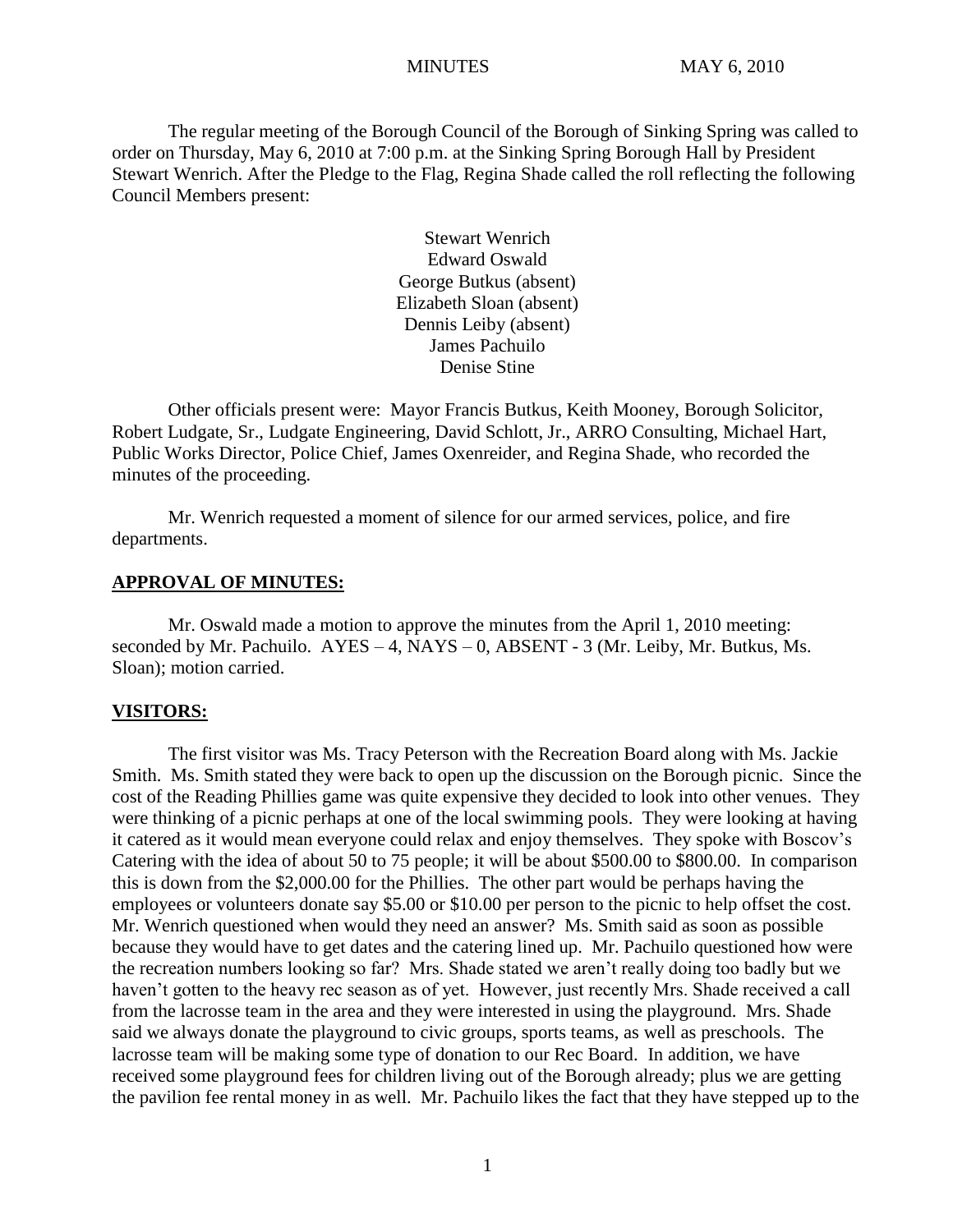# **VISITORS (cont'd):**

plate to run the Rec Board. He likes thanking the employees. Mrs. Shade also stated that we did get the payment from the social quarters of the fire company for the egg hunt. The egg hunt cost us around \$350.00 which must be an all time low. She thanked them. Mr. Pachuilo said if there was a minimal donation say \$10.00 and there were 50 people that would be \$500.00 to help offset the cost. Mr. Pachuilo would not be against that. Mr. Wenrich said we could put a not to exceed \$800.00 out there. Mr. Wenrich stated these people have really stepped up and did their homework. Mr. Oswald made a motion to approve the idea of an employee picnic with a cost not to exceed \$800.00 and to report back to Council next month with more solid information; seconded by Mr. Pachuilo. AYES – 4, NAYS – 0, ABSENT – 3; motion carried. Ms. Peterson said they know that Ms. Heather Kraft and Ms. Theresa Johnson will be coming back as leaders. So far there are twenty (20) children registered for the Brookfield Manor Playground. We have six (6) signed up for the other playground however Mrs. Shade stated most of the kids will sign up the first day. However we currently have only three (3) applicants for playground leaders. They questioned if an ad could be placed and how they go about doing that. Mr. Wenrich said talk with Mrs. Shade. They also questioned if they could open it up to high school seniors. Mr. Oswald said he saw no issue with that at all. Mr. Wenrich agrees. They are looking for male leaders. There was one (1) male applicant however he can't start till July. Mrs. Shade stated she has an ad on file so she can do that for them. Mr. Oswald made a motion to authorize Mrs. Shade to run the ad; seconded by Mrs. Stine.  $AYES - 4$ ,  $NAYS - 0$ ,  $ABSENT - 3$ ; motion carried. The Rec Board will be placing a float in the Wernersville Memorial Day Parade this year. If anyone is interested in walking with the float just to let them know. Mrs. Shade stated this was on the agenda for later. If Council would let Mrs. Shade know who is going to be in the parade she can let Mrs. Stine as well as Wernersville Borough know who will be in attendance. Mr. Wenrich thanked the Rec Board for the outstanding job they are doing.

# **COMMUNICATIONS:**

Mrs. Shade stated we have no formal communications however later on the agenda, Mr. J. Karl Hilgendorf is resigning from the Planning Commission and the BOSS 2020 Committee has he is moving to South Carolina. Mr. Wenrich asked Mr. Pachuilo if they have any possible candidates to step into his spot. Mr. Pachuilo stated they do and he will speak to the members of the Planning Commission so they can place the name in front of Council for their consideration. Mr. Pachuilo made a motion to accept Mr. Hilgendorf's resignation with regrets; seconded by Mr. Oswald. Mr. Wenrich requested Mrs. Shade send a letter to Mr. Hilgendorf for his years of dedication and service.  $AYES - 4$ ,  $NAYS - 0$ ,  $ABSENT - 3$ ; motion carried.

Mr. Pachuilo stated this coming Saturday, there is a Jam for the Cure at the Exeter Sonic. One (1) of the bands is from the Wilson School District. It is his son's band. They will be performing between 11:00 a.m. and 6:00 p.m. There are eight (8) different high school bands that will be performing. It is a cancer benefit. His son's band is Fish Out Of Water. They are a rock band.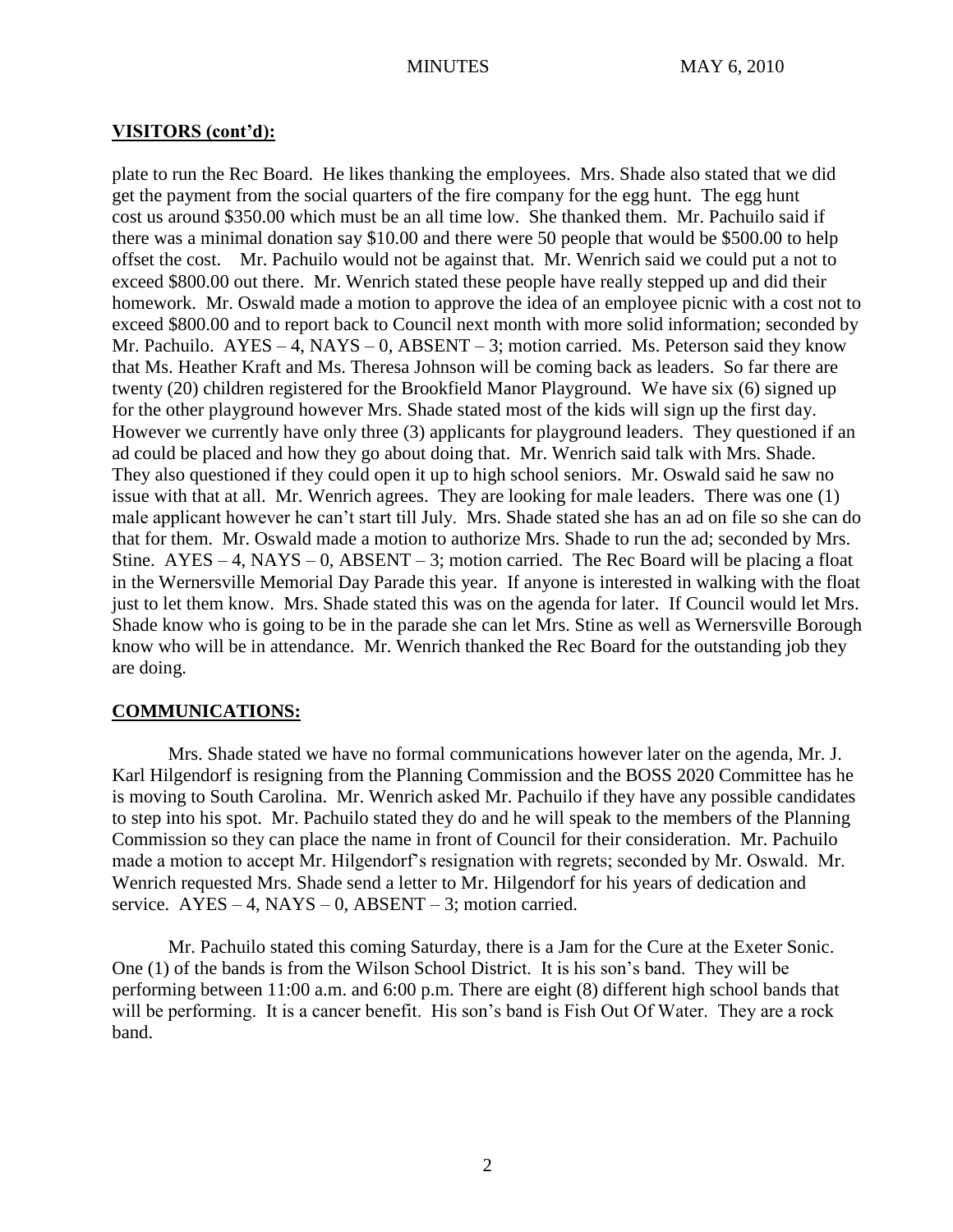#### **APPROVAL OF BILLS:**

Mr. Pachuilo made a motion to pay the bills; seconded by Mrs. Stine.  $AYES - 4$ , NAYS – 0, ABSENT – 3; motion carried.

### **EXECUTIVE SESSION:**

An executive session was called for at 7:15 p.m. for personal matters.

#### **RECONVENE:**

Council reconvened at 8:15 p.m.

Mrs. Stine made a motion to deny Dennis Moyer Heart and Lung payments from the Borough of Sinking Spring; seconded by Mr. Pachuilo. Mr. Wenrich asked for a roll call vote.  $AYES - 4$ ,  $NAYS - 0$ ,  $ABSENT - 3$ ; motion carried.

Mr. Wenrich stated we are going to go through the action items first. We will then go back to the reports. Mr. Pachuilo had a prior commitment and must leave no later than 9:30 p.m. With Mr. Butkus, Mr. Leiby, and Ms. Sloan absent, if Mr. Pachuilo leaves that means we do not have a quorum so he wanted to go through the items that need to be voted on while we have the quorum.

#### **UNFINISHED BUSINESS:**

The first item was the Ford Explorer bill. Council requested Mrs. Shade to put this item on the agenda. This was the \$6,200.00 bill for the Explorer. Council had authorized a not to exceed \$2,500.00 for the broken timing belt. It went to \$6,200.00 as it needed to have the engine repair because pieces of metal got into the motor. It will need to be authorized. Mr. Pachuilo said his issue was the authorization to go ahead with the work. The original was not to exceed \$2,500.00. Any additional charges should have been brought before Council whether it is through conference call or something. It is Council's decision on spending Borough money. His feeling at the time would be, is it feasible to save that vehicle with mileage. Mr. Pachuilo said perhaps we should or could look into leasing vehicles rather than purchasing them outright. He feels as a Borough we can't not pay this bill. Mr. Wenrich stated Mr. Butkus did call him after the order was given to repair the car. Mr. Butkus told Mr. Wenrich he feels bad but it had to get done. Mr. Wenrich said we have cut the budget down as far as we can go. He asked Mayor Butkus if there is anything that could be cut in the police department to help out. Mayor Butkus said to give him an idea on where he is going. Mr. Wenrich said wherever we can save some money. We cut as much fat off our stuff as we can, is there anything in the police department that can be cut. Mayor Butkus said he didn't know. He didn't have the numbers in front of him as he was not prepared for a question like that. Mr. Wenrich said the bill must be paid and he doesn't want to pay any penalties so it will get paid. Mr. Wenrich continued you directed Council to get down to the bare minimum and Council said this is giving us nothing to work with such as the snowstorms, and this accident. Mr. Oswald questioned if this was the same car that was involved in the accident to which Mr. Wenrich said yes. Mr. Oswald questioned if this could possibly be connected to the accident. Mr. Wenrich spoke with a mechanic; it was 60-40 yes. He said it was like throwing a dart against the board. It is water over the bridge. Mr. Wenrich told Mr. Butkus if this type of situation ever happens again, it must be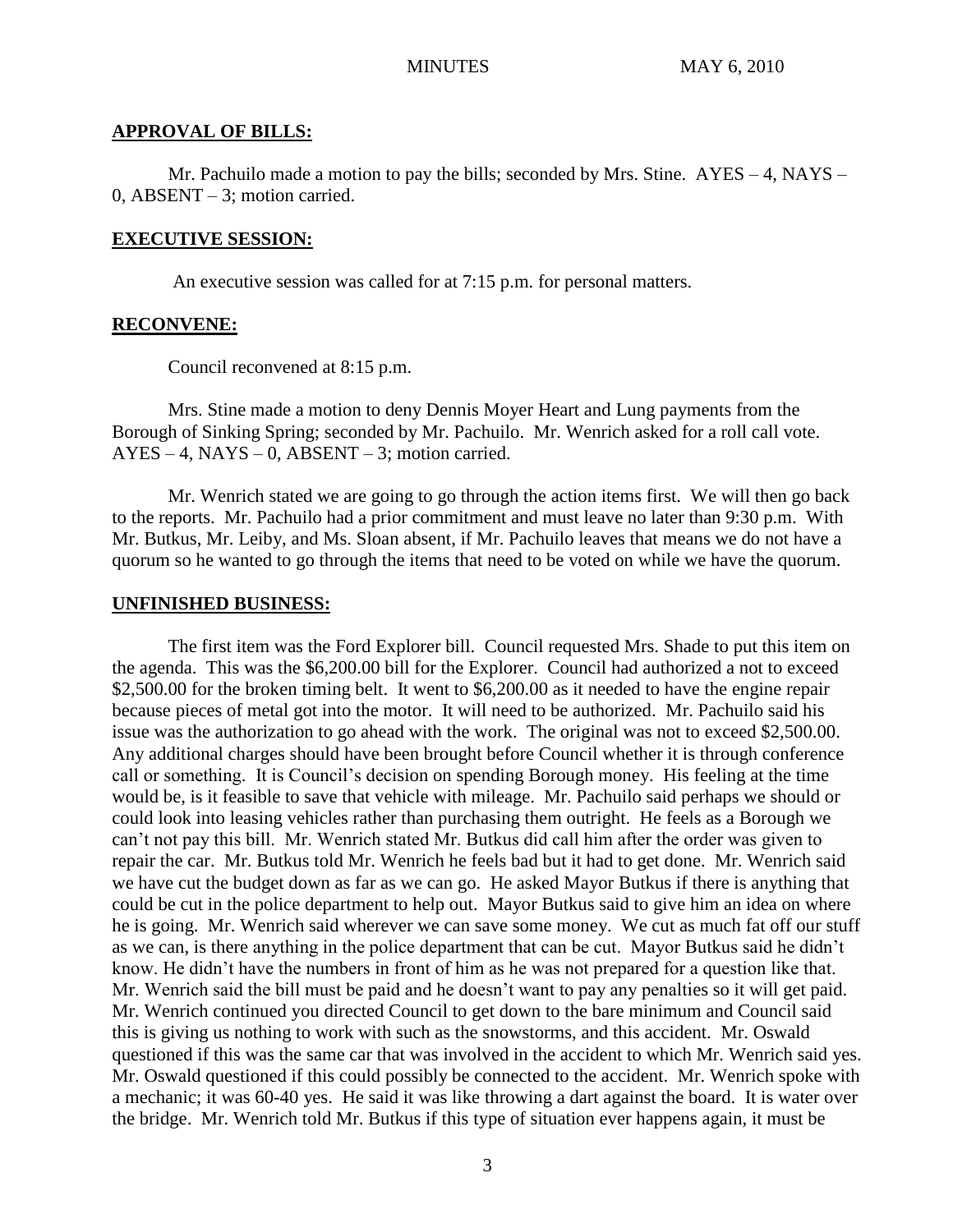### **UNFINISHED BUSINESS (cont'd):**

voted on by Council. Mayor Butkus stated that it will never happen again. Mr. Butkus said he got the call from Chief Oxenreider at about 3:30 on Friday afternoon. His first impulse was to do what he would have done if it was his own. He must pay for everything he does out of his pocket. What bothered him most was the fact he didn't know that the engine wasn't taken apart when the Chief got the quote. The bright side of the coin is that we now have three (3) years and 100,000 miles on the engine. Mr. Wenrich said if it came back we might have decided to park it and fix it at a later time. We have the Charger and we have one (1) Ford and we have the Explorer; so being down one (1) car for a period would not have killed us. It would have bought us some time. Mr. Pachuilo told Mr. Wenrich he would have liked a second quote. Mr. Oswald said even if we got the three (3) year, 100,000 miles shouldn't we be looking at the transmission next. A brief discussion ensued on to how long timing belts should last. Mr. Pachuilo made a motion to pay the Masano bill. It failed for a lack of a second. Mrs. Shade stated that the bill was paid. We were running out of time and with the paying of some interest due to the not passing of the budget Ms. Bohn paid the bill. Mrs. Shade said she can try and get the check back but she didn't think it wouldn't pass as the work was done. In addition, she said, at the last meeting Council stated she could look into getting quotes on a new copy machine. However, with this bill she put the copy machine on hold till next year. She apologized. Mr. Oswald said he wanted to see \$3,700.00 come from someplace else. Mr. Pachuilo put the motion up because he did not want to prolong this any further as he knows it will need to get paid. Mr. Pachuilo stated where we get the funds from won't be decided that evening anyway. Mr. Mooney cautioned Council that if we don't pay the repair bill to think about where we take the next car to be repaired as they won't accept it next time. Mr. Oswald said he would gladly second it but he wants concessions; something has to give. He feels that is fair especially since we are in a budget crisis. Mr. Wenrich asked Mrs. Shade to contact them. Mrs. Shade again apologized to which Council said it was not her fault; she was looking out for the best of the Borough by trying to save them additional fees. Mr. Bruce Light had a question for the Mayor. He wanted to know who authorized the payment and why wasn't a vote taken by all of Council. He understood that the Mayor received a call on Friday afternoon but it should have been placed on hold till Monday when Council could have been contacted. Again, he questioned who was the actual person who authorized the work? Mayor Butkus explained again how the events transpired. Mr. Light stated that the Mayor's job duties do not include doing these things. These items must come back to Council. You don't take things upon yourself to do unless it comes back to all of Council, Mr. Light said. That isn't your job, he stated. Mr. Light said Mayor Butkus asks other people what their jobs are, but Mr. Light knows what the Mayor's job is and what he should do, but the Mayor is not doing it. Mr. Oswald asked who did authorize this. He asked if the Mayor called Masano. The Mayor said he did not call them. Mr. Cirulli questioned who gave the authorization. Mayor Butkus said he made a decision and he knew it was wrong. After he made the decision he called Mr. Wenrich as soon as he could. Mr. Cirulli said at that point the Mayor should have put everything on hold till he had the four (4) votes to repair the car. Mr. Cirulli said the problem is the Mayor needs to understand his job description. He is in charge of the police department but to pay bills it must be approved by four (4) Borough Council members; and it didn't. The Mayor made a decision on his own and it was wrong. Mr. Cirulli told the Mayor that he has caused the Borough taxpayers money since he has been in office. You caused it for snow removal, you caused it for this vehicle, and you cost us for other things; all because you didn't want the half mil or one (1) mil tax increase. Mr. Cirulli stated this is why he tried to push it through to save us. He continued that next year we are going to see a two (2), two and a half (21/2) mil or three (3) mil tax hike because of this. You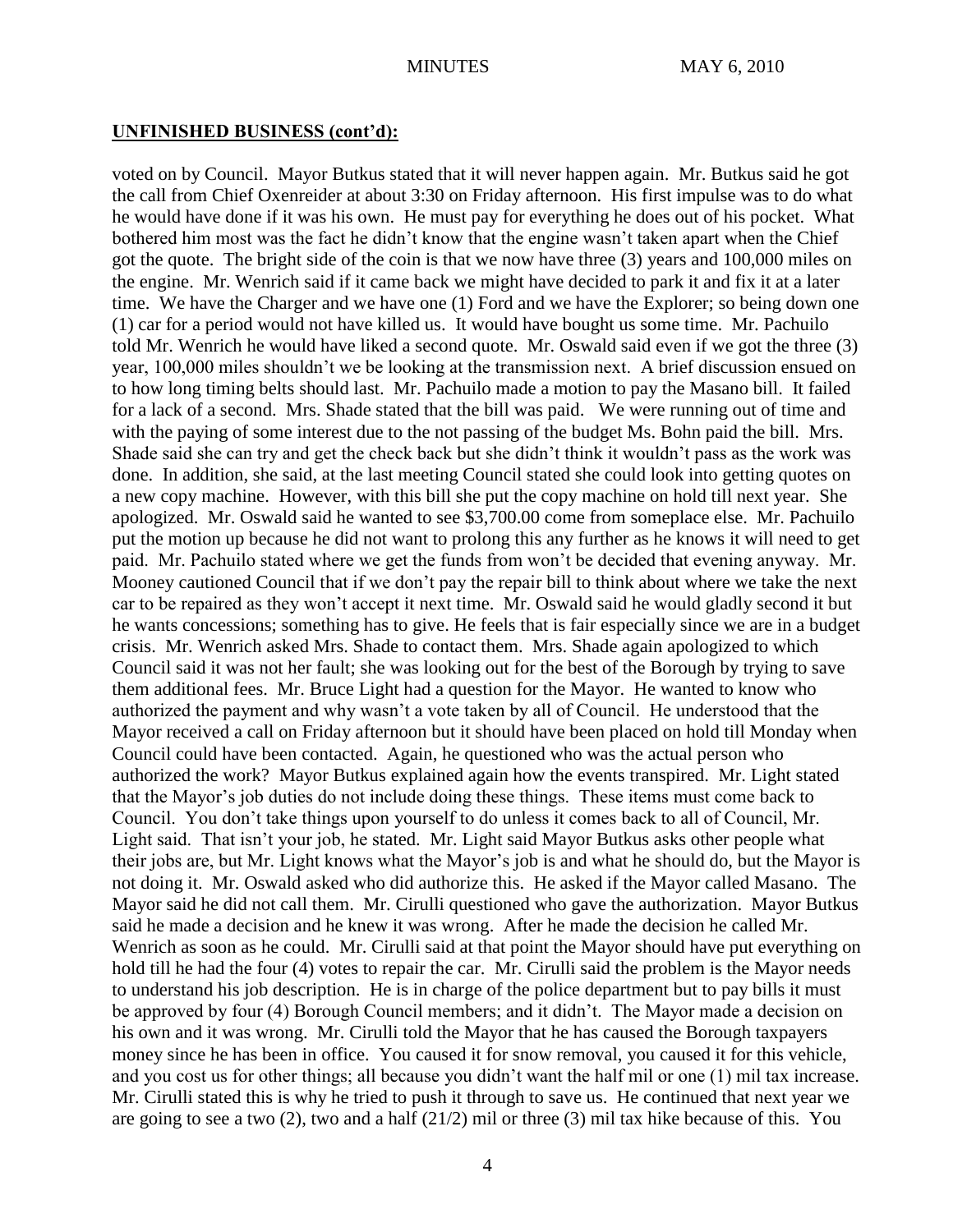# **UNFINISHED BUSINESS (cont'd):**

are going to need vehicles here plus other things. Things you don't have because there is no money to buy them. Mr. Light said if you wouldn't have vetoed down the tax hike you would have a new police vehicle. Mr. Cirulli said this was \$6,000.00 short for the vehicle; \$20,000.00 for the snow removal; where does it end. Mayor Butkus asked Mr. Wenrich how long is he going to let this go on? Mr. Wenrich stated the Mayor can give his rebuttal. Mayor Butkus feels at this it is not time wise; we have more important things to do. The Explorer will be continued till next month. Mr. Wenrich asked Mr. Butkus and Chief Oxenreider to contact Masano and see if they can reduce the cost being that they gave us a quote of \$2,500.00. Now there is a difference of \$3,700.00 can they meet us half way? He wanted them to see what they can do. Mrs. Stine asked if we had an estimate only on the timing chain not the motor. The answer was yes. Chief Oxenreider stated the original quote was \$2,500.00. That was for the timing chain. When they went to replace the timing chain they found two pulleys had deteriorated; so they couldn't repair or replace them because there were metal shavings in the motor. We now had a big problem. The Chief asked for a quote for the engine. They said they would need to put another engine in. The quote for the engine was \$3,400.00. The labor was the big expense. There were also brakes and rotors needed to be placed on as well; the Chief did know that prior to the engine issue. Mr. Wenrich again stated to see what they could do and Council will work on getting it paid.

The next item was the traffic signal at Queen Street. Mr. Ludgate stated we need to submit an application to PENNDOT for the traffic signal. It is a standard form. This states that we will be responsible for the signal once it is in place. We need it soon. The second issue is the authorization to prepare bid specs and documents to open bids at the next meeting. It is subject to the actual permit being issued by PENNDOT. Mr. Oswald made a motion to submit the application to install and maintain the traffic signal at Penn/Blanbrid/Queen Streets; seconded by Mrs. Stine. AYES – 4,  $NAYS - 0$ ,  $ABSENT - 3$ ; motion carried. Mr. Pachuilo made the motion to authorize the engineer to draw up the bid documents and send it out to bid for the traffic signal using Liquid Fuels funds; seconded by Mr. Oswald.  $AYES - 4$ ,  $NAYS - 0$ ,  $ABSENT - 3$ ; motion carried.

The next item was the sewer billing for Lower Heidelberg Township. Mr. Mooney feels that we are almost there. He believes there are only three (3) changes he needs to make to the document. He received an e-mail that day from Lower's solicitor, Andy Bellwoar, and Lower Heidelberg did receive our latest invoice and that he expects it will be on the list for their meeting on the 17<sup>th</sup> of May to authorize payment. The bill he received is for the 1<sup>st</sup> quarter of 2010, Mrs. Shade stated and they still owe some money from 2009. Mr. Schlott stated those were budgeted numbers based on flows. There will need to be a reconciliation. He has a draft of the reconciliation and it is conceivable they will have a credit. The reconciliation is based on our final audit. Mr. Mooney stated by our next Council meeting we should have an agreement to vote on and sign. Mrs. Shade stated Ms. White has put together a bill on the outside chance an agreement can't be reached based on the meter readings, just like what was done in the past. Mr. Oswald questioned if we added "time" to that bill. Mrs. Shade stated no, once we heard an agreement was pending they stopped moving forward with the bill. Mrs. Shade said if it goes to this step we certainly can discuss adding costs on for administrative work.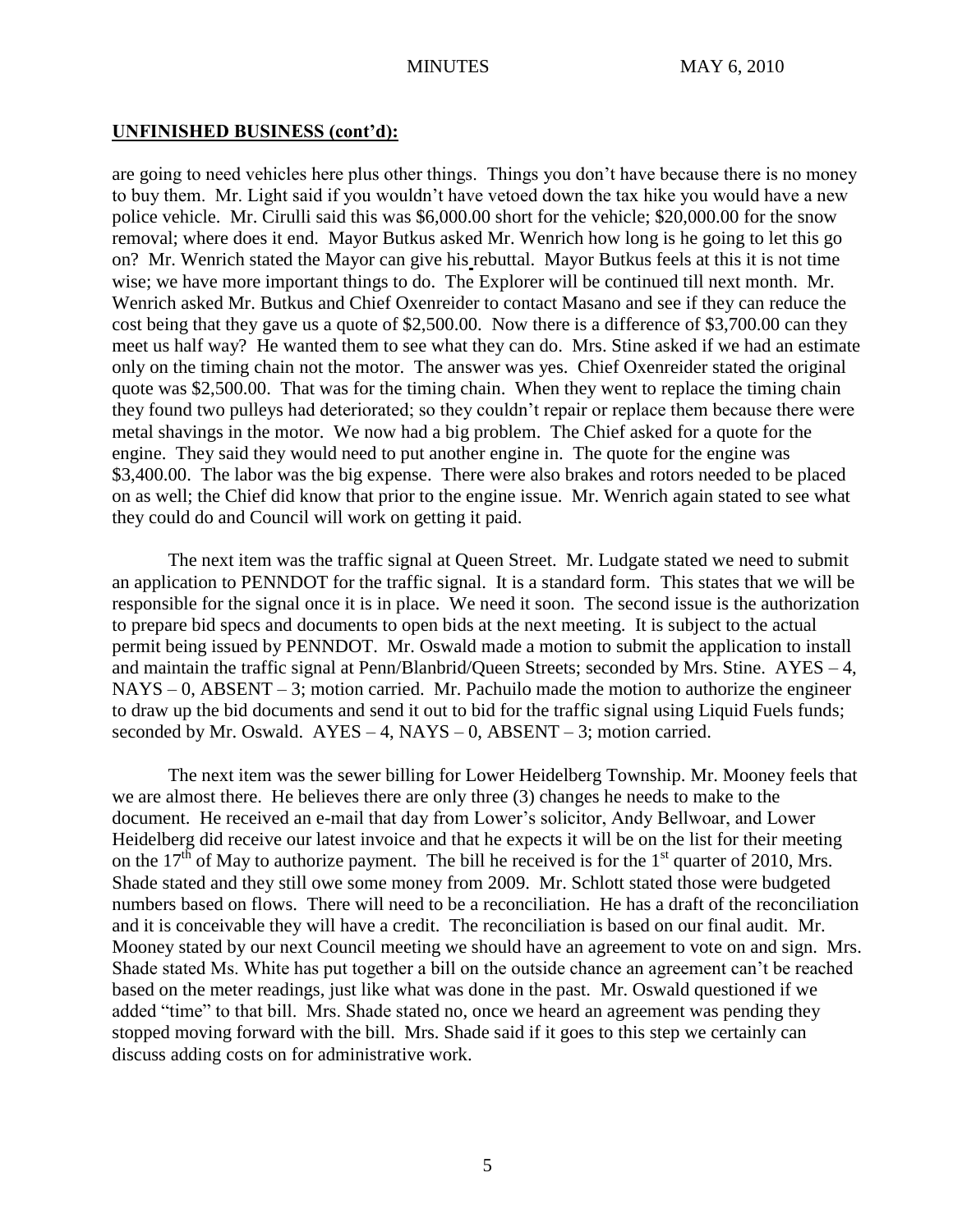#### **NEW BUSINESS:**

The flu clinic and flu shots for employees will be on October 13, 2010. The time is 11:00 a.m. till 2:00 p.m. here at the Borough Hall.

The next item was the sewer plant tax bill appeal. Mr. Mooney stated the sewer plant received a tax bill from the County for two (2) reasons. One (1) being we did the upgrade which means we pulled a building permit which caused the County to come out and reassess the plant. In addition, the plant got assessed when the ownership of the plant changed from the Authority to the Borough. There was no exemption filed. However since we received an interim tax bill, Mr. Mooney has prepared an exemption. He is looking for ratification for his action to appeal the bill. Mr. Pachuilo made the motion to authorize Mr. Mooney to move forward in gaining us tax exemption status at the sewer plant; seconded by Mrs. Stine.  $AYES - 4$ ,  $NAYS - 0$ ,  $ABSENT - 3$ ; motion carried.

The Memorial Day Parade this year will be held in Wernersville. The formation is at 9:30 a.m. and it is at Furnace Road/Pearl/Franklin Streets. Mr. Wenrich, Mrs. Stine, Mr. Pachuilo, Mr. Oswald and Mayor Butkus will be there.

Mr. Wenrich stated there is a question in regards to one (1) of our Officers that just finished his probationary period. He is now eligible to be a Class I Patrolman. At this time Mr. Wenrich tabled it till next month because there is certain litigation involved.

The next item was VIST Insurance. Mrs. Shade stated currently we use another carrier who represents the Borough regarding our health insurance. It is actually a broker. VIST is our agent for our equipment as well as our worker's comp. With the package they presented to the Borough at no additional cost, they supply human resource information. They can help write the evaluations that some on Council were interested in doing. He was willing to help create evaluations that would be geared more for us as we are not an "industry". He said before evaluations are written, we would need a solid handbook as well as solid job descriptions and this is a service we could use. Mrs. Shade stated again this is free to us if they become our broker. Mrs. Shade stated Mrs. Stine uses with them at Caernarvon Township where she works. Mr. Mooney said it is in the cost of the health insurance that we pay. Mr. Wenrich wanted Mrs. Shade to continue to do the work and see what this is going to cost us. Mrs. Shade again, stated nothing more then what we are currently paying to our health care providers. Mrs. Stine said about two (2) months before our insurance plan comes up for renewal, if we go with VIST they will get the numbers to renew our insurance. However if we don't then Perfetto will get those numbers. Mrs. Stine said she is not sure they will give us the free things if we don't go with them. Mrs. Shade agreed. They handle both Health America which the non uniformed employees have and Capital Blue Cross which the police have. Mrs. Shade stated they will take care of Cobra, they will add and subtract employees, plus some other items. The interesting part Mrs. Shade felt was since we don't have an HR Department here; it will be nice to have a resource that could handle some of our employee questions. We are not getting this from Perfetto. Mrs. Shade was very impressed with them. The reason there is a push for this right now is because they will start gathering information 120 days out from when your contract renews. The non uniformed employee's contract renews on October 1, 2010. The 120 days will be June 1<sup>st</sup>. Mrs. Stine said he will not try to sell us the most expensive thing. Mr. Oswald stated he also gives us an HR Department as well. Mr. Wenrich likes that idea. Mrs. Shade stated it will not change the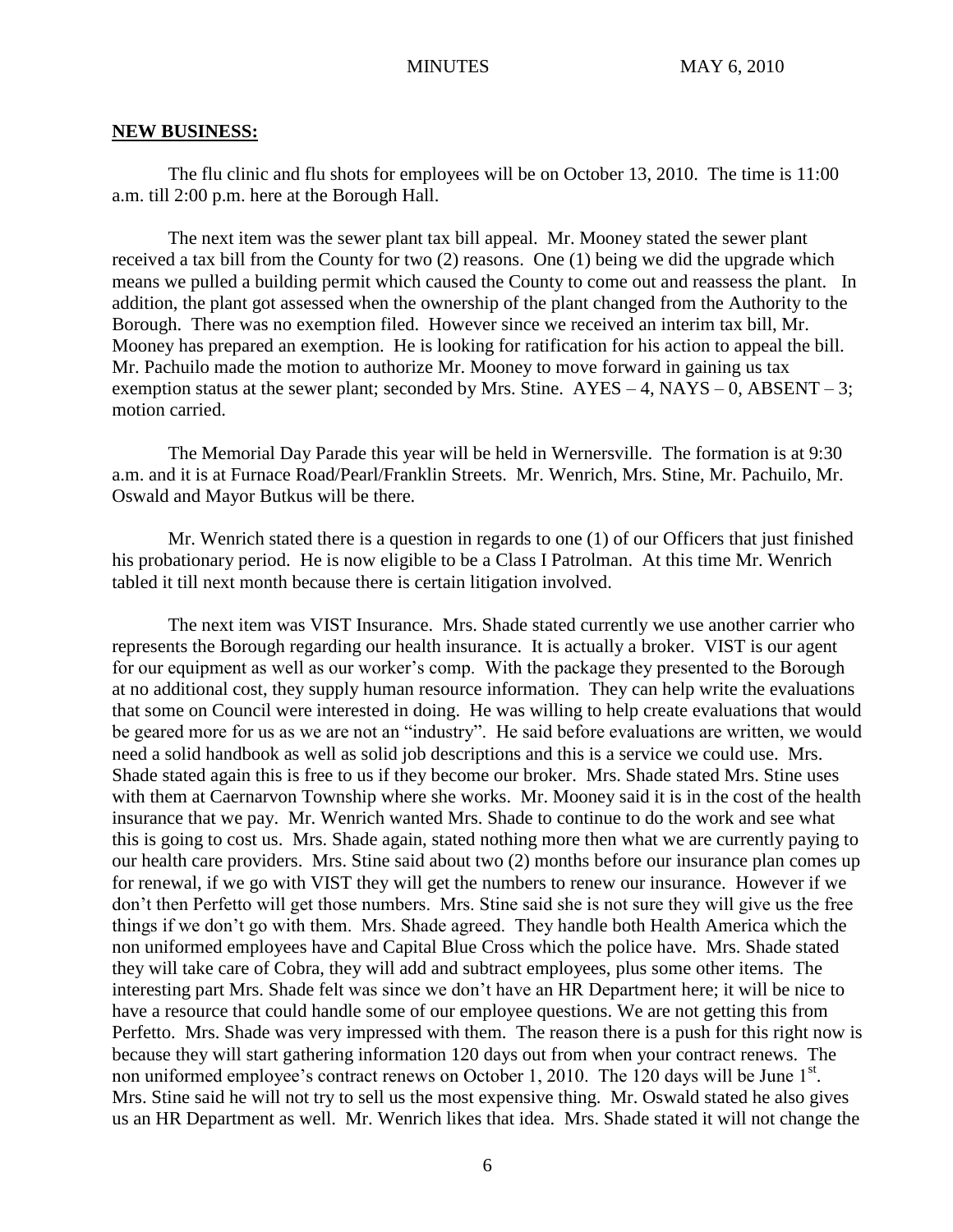#### **NEW BUSINESS (cont'd):**

cost of what we are paying for our health care at all. Mrs. Shade said that Mr. Perfetto will still be handling our pension information. Mr. Oswald said perhaps some members of Council could meet with them. Mr. Pachuilo brought up the idea of having them do a presentation at a workshop meeting. Mr. Pachuilo feels we should reinstitute the workshop meetings so we can get more accomplished. Mayor Butkus can't make the fourth Wednesday. Mr. Oswald feels we should do it. A discussion ensued as to when to have the meeting. Mayor Butkus said he wouldn't have to be there. Mrs. Shade said the fourth Wednesday was chosen because it follows directly behind the Planning Commission and that is why it was chosen originally. If any questions arose at that meeting, it could be discussed at the workshop meeting the following evening. Mr. Wenrich asked if the Mayor wasn't there could we still have a meeting. Mr. Mooney stated you don't need the Mayor at the regular meeting or a workshop meeting. Mr. Wenrich said if we need to take a vote on something. Mr. Mooney said the Mayor doesn't vote anyway. He only votes when there is a tie. If it is a tie, it just won't pass and will need to be voted on at the next meeting. Mr. Oswald made a motion to reinstitute the workshop meetings on the fourth Wednesday of every month for the remainder of 2010 and to authorize Mrs. Shade to run the ad; seconded by Mrs. Stine. AYES – 4,  $NAYS - 0$ ,  $ABSENT - 3$ ; motion carried. Mr. Wenrich requested Mrs. Shade to check if they would be willing to come out and address Council at the workshop meeting.

Mr. Ludgate stated the time extension for the Terrace at Sinking Spring is expiring. The developer has offered a time extension. Mr. Pachuilo made the motion to accept the time extension letter from the Terrace at Sinking Spring (Lon Seitz is the engineer); seconded by Mrs. Stine. Mr. Wenrich questioned if this wasn't like the second or third time extension. Mr. Ludgate said yes. Mr. Mooney said he has experience with this and any plan with any substance doesn't get through anymore with only the 90 days that the NPC allots. Mr. Wenrich stated this is like the third extension. Mr. Pachuilo stated it is a difficult plan.  $AYES - 4$ ,  $NAYS - 0$ ,  $ABSENT - 3$ ; motion carried. It is a 90 day continuance.

The next item was the Hoffman Tract. There are some minor changes that need to be made. However all the issues fall outside of the plan. Spring Township is scheduled to act on their part. Mr. Ludgate feels we should be keeping up to pace with them. The Planning Commission feels this plan should be conditionally approved, not grant final approval just conditional approval. The conditions are subject to the Solicitor's review of the various notes and documents. Also the engineers review of certain details in the calculations of storm water. Mr. Pachuilo made a motion that the Borough accepts conditional approval on the conditions that Mr. Ludgate laid out; seconded by Mr. Oswald. AYES – 4, NAYS – 0, ABSENT – 3; motion carried. Mr. Ludgate stated just for Council's knowledge, the plan included an extension for Iroquois Avenue which would actually serve as a bypass for traffic from Penn Avenue to Rt. 724.

Mr. Schlott had two applications for payments. The first was payment request number nine (9) for Wickersham Construction for \$237,975.00. He also had application for payment number four (4) for \$82,357.65 from Hirneisin Electric. ARRO Consulting made the recommendation both bills be paid. Mr. Oswald made a motion to pay both Wickersham Construction and Hirneisin Electric for the above mention amounts; seconded by Mrs. Stine.  $AYES - 4$ ,  $NAYS - 0$ ,  $ABSENT$  $-3$ ; motion carried. The other item he had were the delivery dates of some of the equipment. The substantial completion date is May  $17<sup>th</sup>$ . They are not going to make it, Mr. Schlott stated. They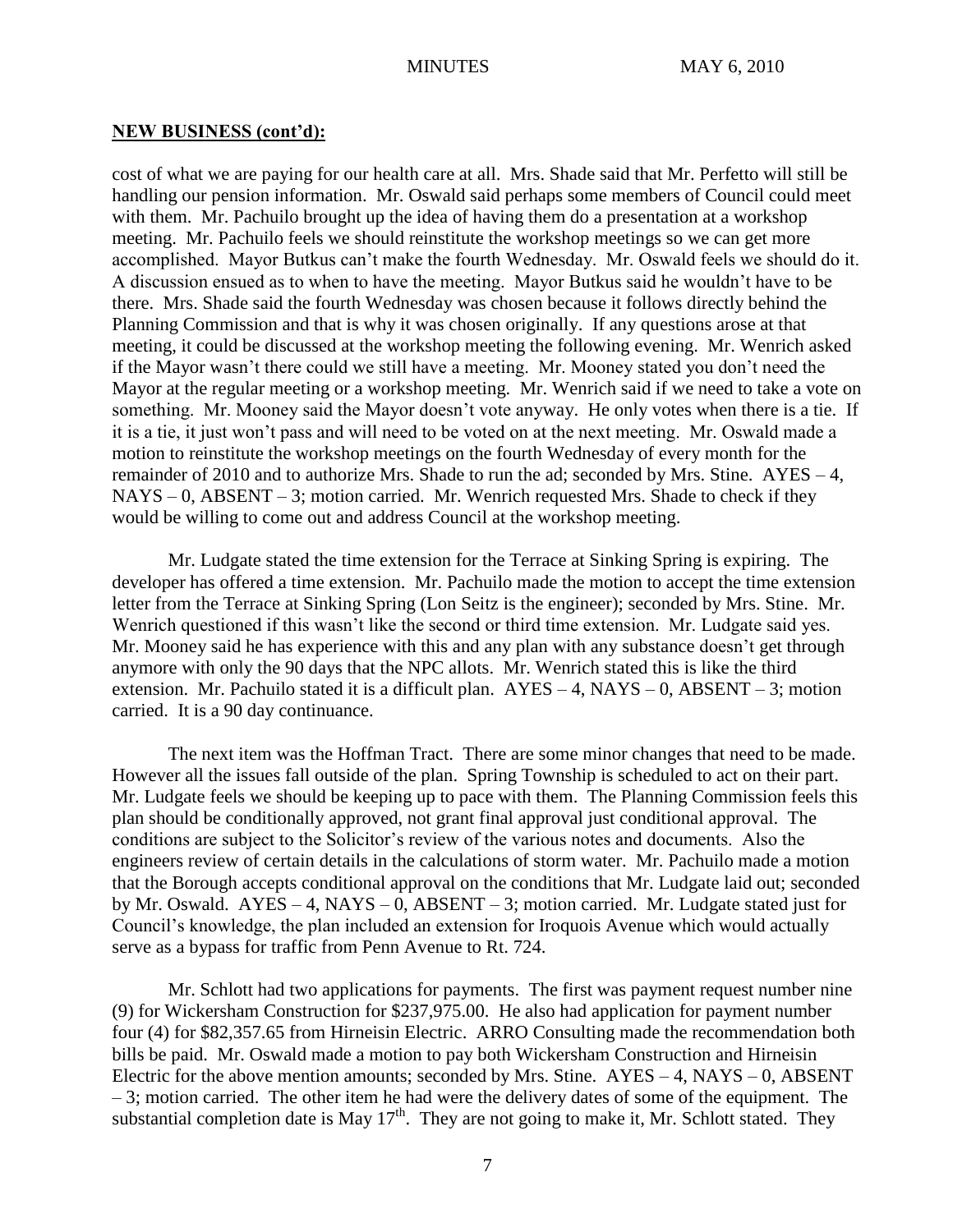# **NEW BUSINESS (cont'd):**

are asking for a sixty (60) day time extension. ARRO recommends the time extension due to some unforeseen circumstances. Mrs. Stine made the motion to grant the time extension; seconded by Mr. Oswald.  $AYES - 4$ ,  $NAYS - 0$ ,  $ABSENT - 3$ ; motion carried.

Mr. Ludgate said the proposed changes to the Saldo and Zoning have been submitted to the County for their recommendations. Mr. Ludgate inquired if Council wishes to schedule a hearing which is required. The advertisement must be run 45 days before the hearing. Mr. Mooney stated that perhaps we want to do this at the July workshop. Mr. Ludgate stated we have them complete, he was wondering why you would want to wait. A brief discussion ensued. Mr. Pachuilo made the motion to have a hearing for the Saldo and Zoning Ordinance along with running the ad for the June workshop meeting; seconded by Mrs. Stine.  $AYES - 4$ ,  $NAYS - 0$ ,  $ABSENT - 3$ ; motion carried. The hearing will start at 7:00 p.m.

# **MILLER ENVIRONMENTAL:**

Mr. Peter Juzyk informed Council they did televising and flushing of about  $\frac{3}{4}$  of a mile during the month. They had an issue with the shear gate on the oxidation ditch. It was just put back into service recently. Potentially the entire shear gate will need to be replaced. The price would be \$2,566.00. It is not something that needs to be done right away. They have been running the ditch without the shear gate. His recommendation is to continue running the way it is and replace it next year. Mr. Juzyk received three (3) quotes for the installation of the Boerger Pump which was a replacement of the RAS pump. The low quote is A One Service, Inc. which happens to be the company that was recommended by the Boerger Pump Company. Mr. Oswald made a motion to authorize A One Services to install the pump at a cost of no more than \$4,400.00; seconded by Mr. Pachuilo. AYES – 4, NAYS – 0, ABSENT – 3; motion carried. Mr. Juzyk stated if anyone had any further questions or concerns to feel free to call him at his office.

## **WESTERN BERKS FIRE DEPARTMENT:**

Chief Greg Dietrich stated all the equipment passed inspection with flying colors. Mr. Pachuilo questioned if there was any new developments regarding the Fire Commissioner. Mr. Dietrich stated he is the acting Fire Commissioner. There is really nothing new.

# **PUBLIC WORKS DIRECTOR – MICHAEL HART:**

Mr. Hart did the research for the street sweeper. At a training seminar the day before Mr. Hart spoke to one (1) of the representatives from one (1) of the municipalities that were interested in renting ours. It appears they are buying their own. He stated if they don't, Mr. Hart said it would cost about \$100.00 per hour. Mr. Wenrich would like to have full Council there on a vote if it should come up.

Mr. Wenrich questioned where we were in regards to the curbing on Columbia Avenue. Mr. Hart stated they were paid their half. They should be starting in about two (2) weeks.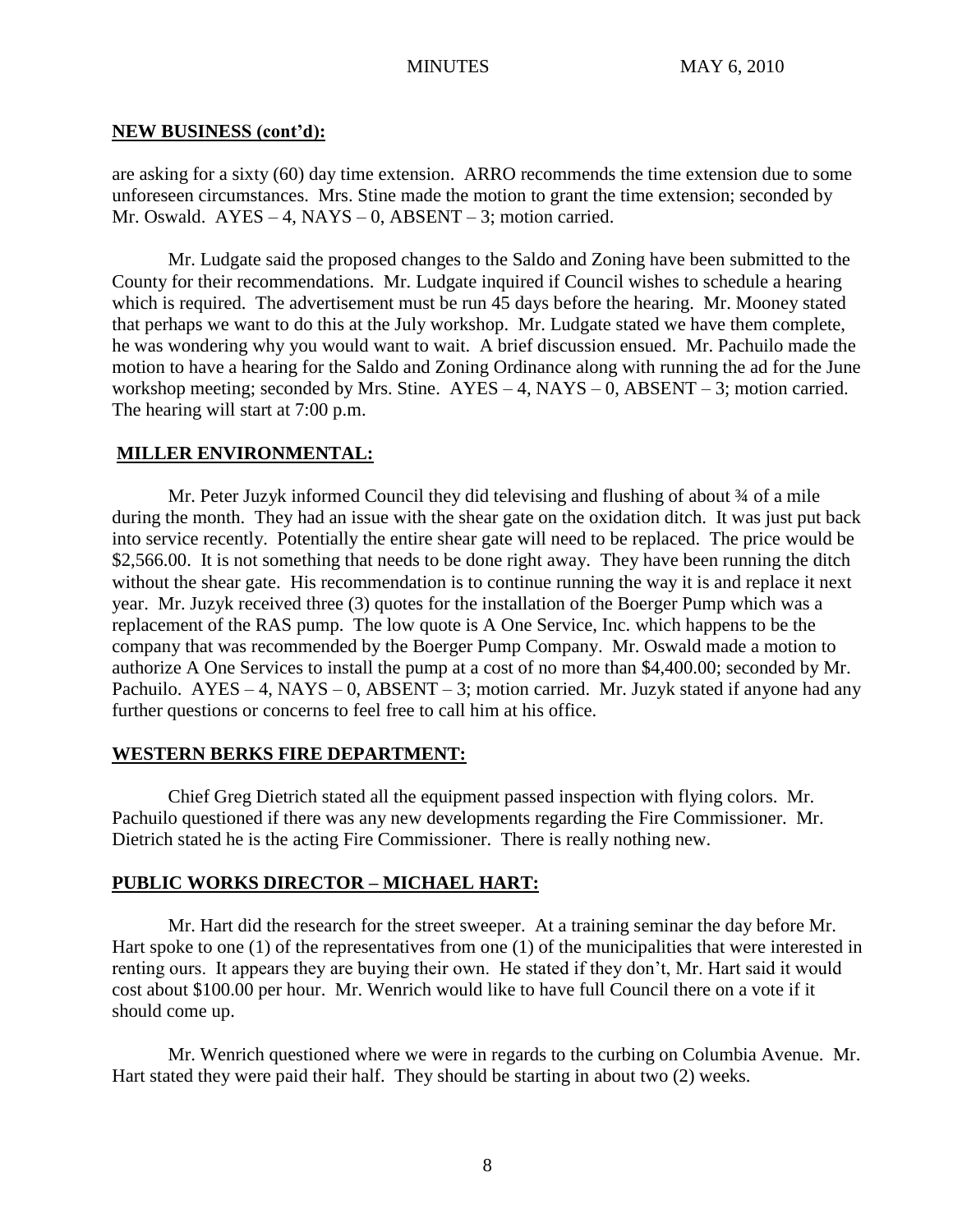# **COUNCILWOMAN – DENISE STINE:**

Mrs. Stine questioned Mr. Hart where we are with the pavilion roof at Brookfield Manor Playground. Mr. Hart stated the plans are drawn up and they are at the third party for their review. As soon as we get the plans back, we will be moving ahead on that.

# **TREASURER REPORT:**

| General Account                  |              |              |
|----------------------------------|--------------|--------------|
| Opening Balance – March 31, 2010 | \$243,664.85 |              |
| <b>PLGIT</b>                     |              | 9,100.19     |
| Invest                           | Recreation   | 49,532.44    |
|                                  | General      | 4,407.45     |
| Deposits as of April 30, 2010    |              | 463,762.49   |
| <b>Checks Written</b>            | 151,163.19   |              |
| Payroll                          |              | 98,478.44    |
| PENNVEST Auto Debit              |              | 2,576.47     |
| To Be Paid                       |              | 45,701.41    |
| Balance as of April 30, 2010     |              | \$472,547.91 |
|                                  |              |              |
| <b>Sewer Account</b>             |              |              |
| Opening Balance – March 31, 2010 |              | \$218,832.18 |
| <b>PLGIT</b>                     |              | 61,300.92    |
| Invest                           |              | 421,650.86   |
| Deposits as of April 30, 2010    |              | 129,278.73   |
| <b>Checks Written</b>            |              | 167, 109. 17 |
| To Be Paid                       |              | 29,063.65    |
| Balance as of April 30, 2010     |              | \$635,443.73 |

Mrs. Stine made a motion to approve the Treasurer's Report; seconded by Mr. Pachuilo.  $AYES - 4$ ,  $NAYS - 0$ ,  $ABSENT - 3$ ; motion carried.

# **COUNCIL PRESIDENT – STEWART WENRICH:**

Mr. Wenrich stated Mayor Butkus just brought to his attention that Tuesday, May  $18<sup>th</sup>$  is Election Day. Mrs. Shade said we are closed on both primary and general election days. It was decided to place the notification on the sign out back as well as one on the office door. Mr. Mooney stated we might not have a choice as there is a bill on the House floor stating that all municipal buildings will be closed on election days.

# **PUBLIC COMMENT:**

There were no public comments.